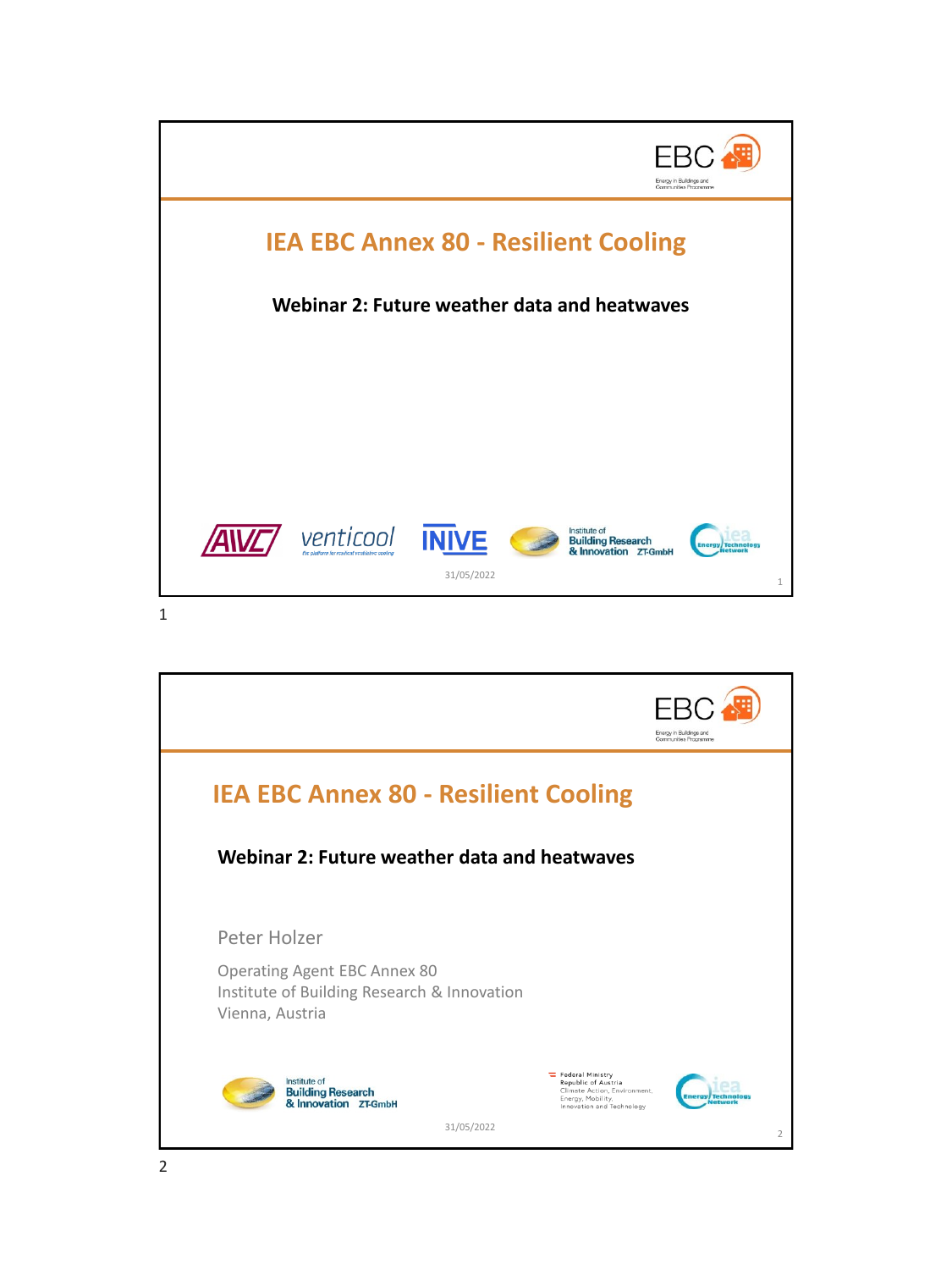

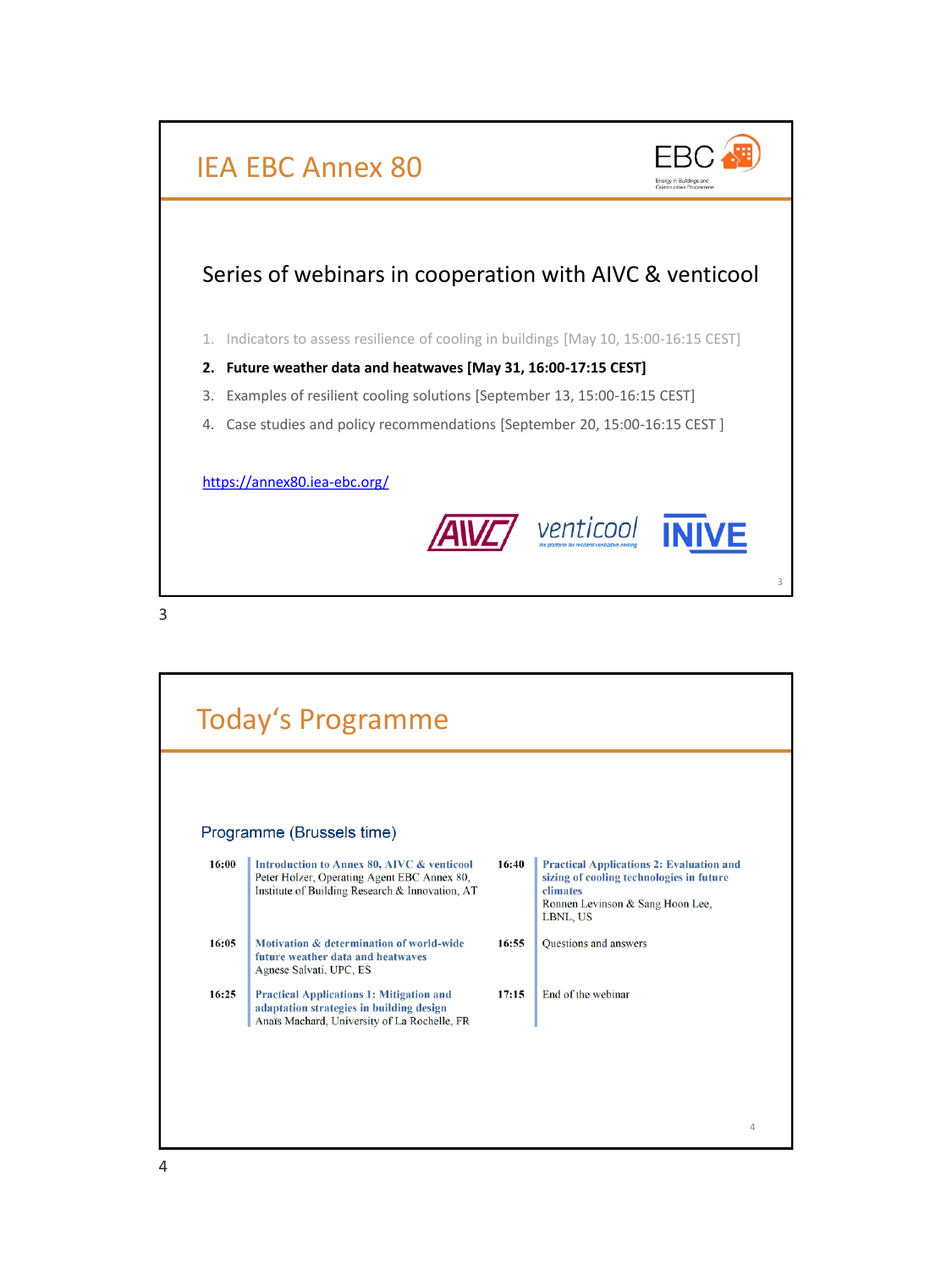

5

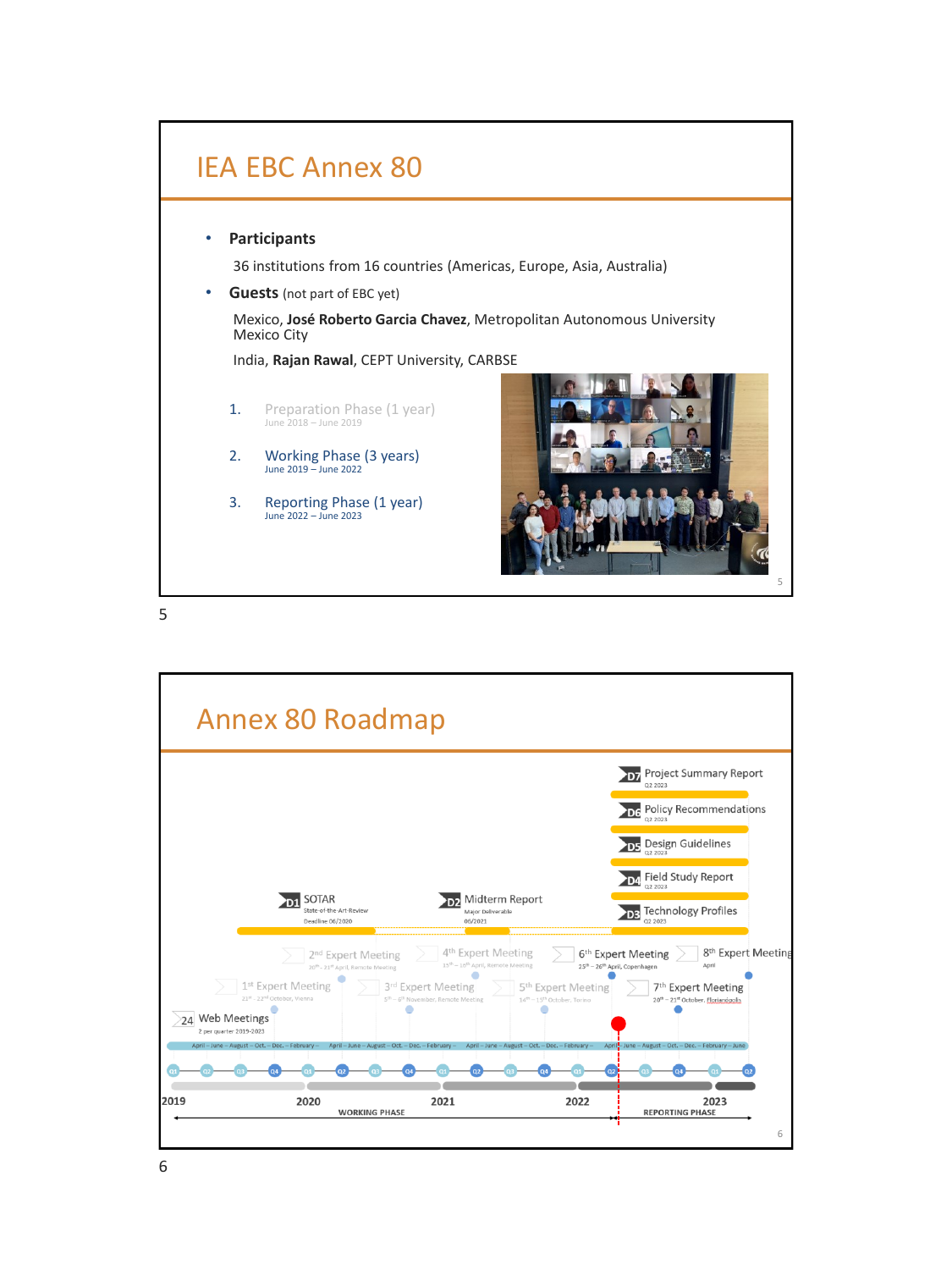## Annex 80 Objectives

*"Support a transition to an environment where affordable low energy and low carbon cooling systems are the mainstream and preferred solutions for cooling and overheating issues in buildings."*

- A Assess benefits, potentials and performance indicators. Provide guidance on design, performance calculation and system integration.
- B Research towards implementation of emerging technologies. Extend boundaries of existing solutions.
- C Evaluate the real performance of resilient cooling solutions.
- D Develop recommendations for policy actions.



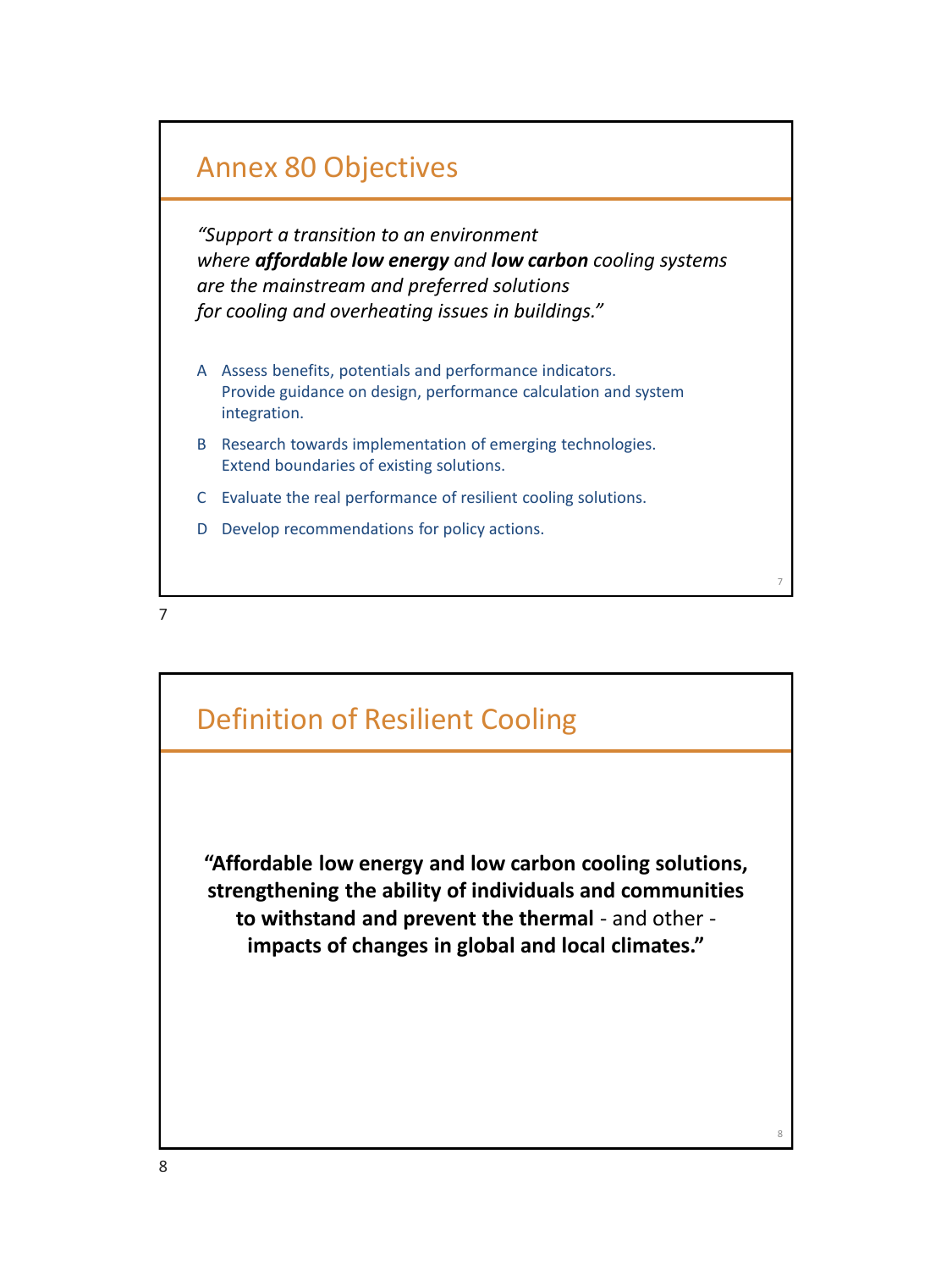## Annex 80 Deliverables

| D <sub>1</sub> | State-of-the-Art-Report                                                 | Research community and associates<br>$\rm{II}$<br>Real Estate developers<br>Urban planning experts<br>Policy makers                                | OA.<br>STA, STB, STC, STD |
|----------------|-------------------------------------------------------------------------|----------------------------------------------------------------------------------------------------------------------------------------------------|---------------------------|
| D2             | Midterm Report                                                          | Research community and associates<br>$\blacksquare$<br>IEA and EBC Programme<br>$\qquad \qquad \blacksquare$                                       | OA.<br>STA, STB, STC, STD |
| D <sub>3</sub> | <b>Technology Profiles</b>                                              | Building component developers and manufacturers<br>Architects and design agencies<br>Engineering offices and consultants                           | <b>STB</b>                |
| D4             | <b>Field Studies</b>                                                    | Building component developers and manufacturers<br>Architects and design agencies<br>Engineering offices and consultants<br>Real Estate developers | STC.                      |
| D <sub>5</sub> | <b>Design and Operation Guidelines</b>                                  | Architects and design agencies<br>$\blacksquare$<br>Engineering offices and consultants<br>Real Estate developers<br>٠                             | STA, STB, STC             |
| D <sub>6</sub> | <b>Recommendations for policy</b><br>actions, legislation and standards | Policy makers<br>Legal interest groups<br>Experts involved in building energy performance<br>standards and regulation                              | <b>STD</b>                |
| D7             | <b>Project Summary Report</b>                                           | Research community and associates<br>$\blacksquare$<br>IEA and EBC Programme<br>Real Estate developers<br>Policy makers                            | OA,<br>STA, STB, STC, STD |
|                |                                                                         |                                                                                                                                                    |                           |